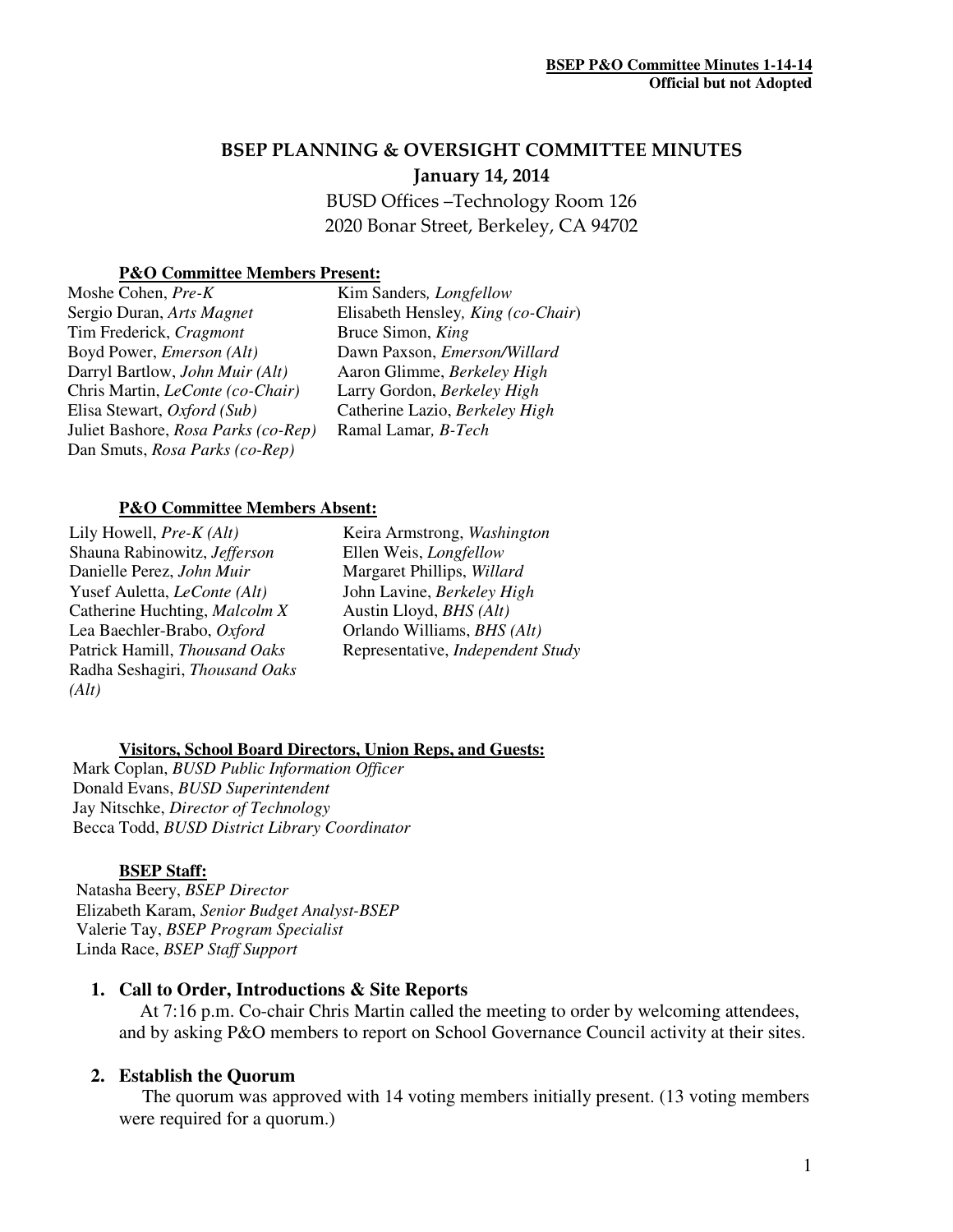# **3. Chairperson's Comments**

### *Chris Martin and Elisabeth Hensley*

 Martin noted that this is the part of the year that the P&O Committee will be looking at the ongoing budgets, and that it would be particularly interesting because of the changes to the State funding. He also reminded the committee members to raise their hands to speak.

# **4. BSEP Director's Comments**

# *Natasha Beery, BSEP Director*

Beery noted that the Parent Outreach and Public Information Subcommittees would meet on Thursday, January 23, 2013 at the District Office at 7pm, the Technology and Library Subcommittee will meet on Thursday, January 30 at the District Office at 7pm, and the Music and VAPA Subcommittee would meet Tuesday, February 4, 2013 at Willard Middle School. Multiple reminders will be sent out prior to the meetings, and Beery welcomed the participation of the members of the committee and the public.

Beery stated that she, along with Debbie D'Angelo and Charity DaMarto, will be attending Budget Games for Civic Engagement in San Jose facilitated by Every Voice Engaged (http://everyvoiceengaged.org/). Beatriz Leyva-Cutler, BUSD School Board Member, suggested that this might be useful to the BSEP Measure planning and the upcoming LCAP meetings.

Beery stated that her office was working with the Evaluation and Assessment Office to provide support to sites for their surveys, including some standard district-wide questions.

Beery mentioned that instead of having updates on the LCAP at this meeting by Superintendent Donald Evans and Javetta Cleveland, Deputy Superintendent, Beery will give a brief report on LCAP later in the meeting, and the Superintendent and Deputy will return at a later date (February 11) to provide a full picture, after State regulations are released January 31.

### **5. Approval of Minutes: November 19, 2013**

**MOTION CARRIED (Simon/Paxson):** To approve the meeting minutes of the December 10, 2013 P&O Committee Meeting.

 The motion was approved with a showing of 12 hands, with no objections, and 2 abstentions. The spelling of attendees' names Sergio Duran, Charity DaMarto, Dawn Paxson are to be corrected as noted here. (Corrected to 12-10-13 minutes revised 1/26/14.)

### **6. Public Comment**

 Duran asked if there was room to discuss Public Information and Translation under Item 7 of the 12-10-13 meeting minutes. He noted that some schools need translation assistance for their PTA websites and school surveys, and wondered if the translation budget included providing these services. Duran was encouraged to put his concerns forward at the upcoming Parent Outreach and Public Information subcommittee meeting on 1-23-14.

### **7. Subcommittee Report: Library**

Becca Todd, District Library Coordinator, updated the P&O Committee on the December Library Subcommittee meeting. She invited the P&O Committee members to attend the next meeting, date to be determined [There will be a joint Library/Technology Subcommittee meeting on January 30.] The subcommittee discussed the new staff this year, one of whom is the new Teacher on Special Assignment at the elementary schools.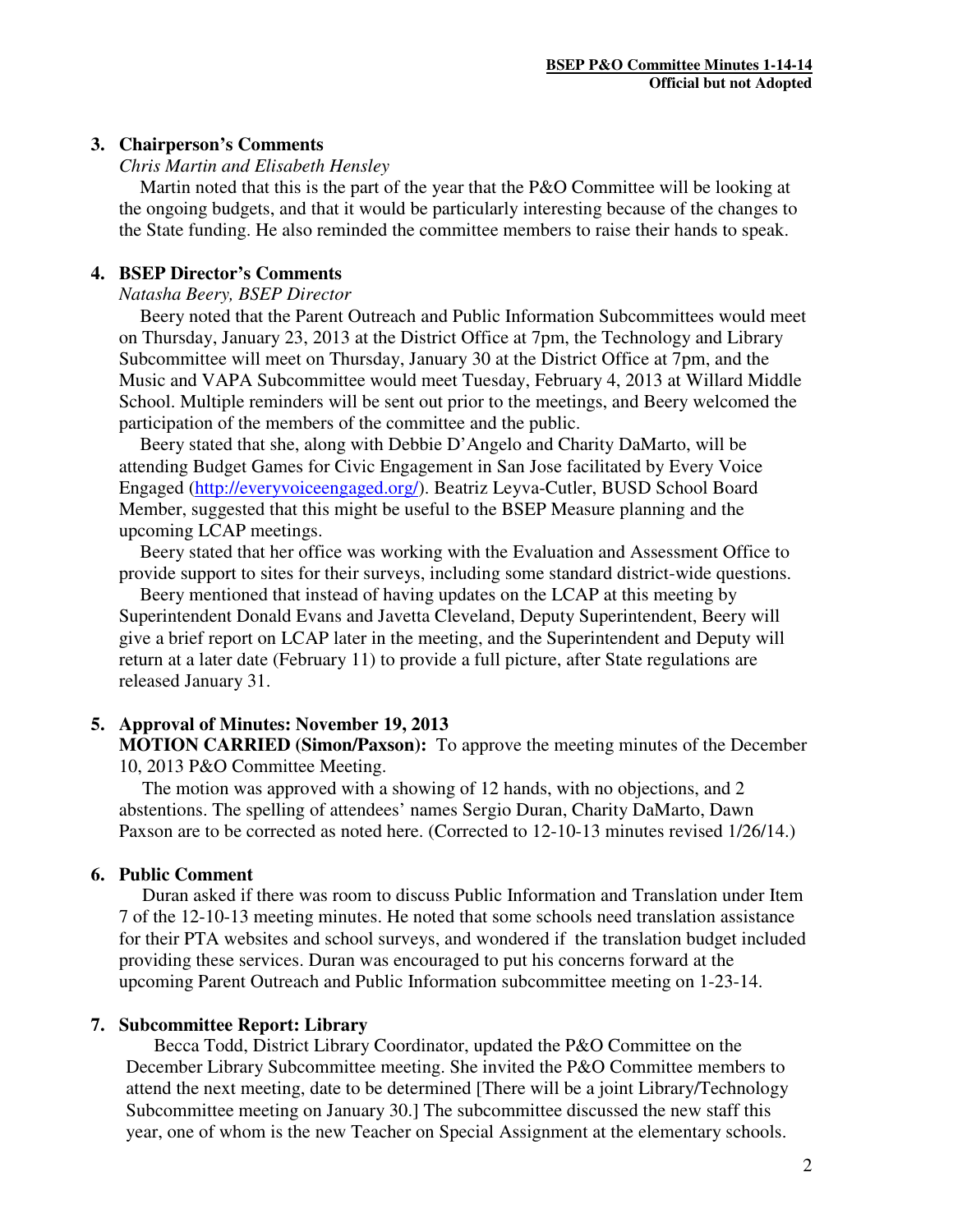Todd noted that author visits are commencing and two library staff, Jessica Lee of Willard and Mary Ann Scheuer of Emerson, are presenting at conferences and participating on national committees.

# **8. Review of Annual Plan, and First Interim Fiscal Report for 2013-14**

Natasha Beery, BSEP Director provided the following handouts:

- *BSEP Annual Report 2012-13 and First Interim 2013-14 Issues and Trends*
- *Berkeley Public Schools Educational Excellence Act of 2006 (BSEP/Measure A) Annual Report FY 2012/13*
- *BSEP First Interim Report FY 2013-14 dated January 14, 2014*

 Beery noted that the Annual Plan is included in the BSEP Annual Plan FY 2013-14 (purple covered binder).

 Beery first presented the handout *BSEP Annual Report 2012-13 and First Interim 2013-14 Issues and Trends*. She put this document together as additional information for the Board to have in reference to the Annual Report. The Annual Report for last year is on the Board agenda tomorrow night 1-15-14 on consent, although it might be pulled and discussed at a later date. The first four items were identified as issues:

• Item 1. GF Relief of Directly Charged Increases: Both the salary increase and a bonus last year affected the BSEP budget in the form of increased costs in transfers from CSR and VAPA. The average teacher cost went up and BSEP had to absorb those costs. However, the General Fund did take on the additional 2.5% raise and 2.5% bonus for all directly-charged personnel.

• Item 2. Increased Cost of Transfers to GF: The increase in the average teacher cost meant an increase of about \$465K for CSR and about \$21K to Music/VAPA.

• Item 3. Music/VAPA Fund: The P&O Committee continues to express concerns about the sustainability of the Music/VAPA budget. It is not only taking a hit due to increased enrollment, and an enrollment bubble of  $4<sup>th</sup>$  and  $5<sup>th</sup>$  grades affecting the VAPA funds but also the increased salaries affecting the VAPA transfer to the General Fund.

• Item 4.ULSS/RtI Cost Transfer: There was some mitigation to BSEP budgets and that was in "Page 2" of the CSR budgets. The CSR pays first to bring the class size ratios down and after that has been achieved, on "Page Two" of the planning document, funds are planned for Expanded Course Offerings at the middle schools, and Program Support. It was decided to transfer part of the expense of ULSS/RtI interventions from Program Support, because it helped the District demonstrate the Maintenance of Effort (MOE) in Special Education expenditures.

School board members Josh Daniels and Julie Sinai will be coming to P&O meetings, and Beery acknowledged the attendance of Superintendent Evans at tonight's meeting.

Beery confirmed that the ULSS cost transfers was for elementary FTE for the 4<sup>th</sup> and 5<sup>th</sup> grades.

 Ramal Lamar, a B-Tech Rep and teacher, stated that B-Tech deals with the issue of suspensions/expulsions and requested help to become more knowledgeable. He had the sense that this will be affecting their site, and he would like to have information to bring back to the school, both site-specific and district-wide. Beery responded that the District has key areas that are monitored, such as dropout, suspension and truancy, and she can bring data to him at the next meeting.

 Liz Karam presented the overview of *BSEP First Interim Report FY 2013-14 dated January 14, 2014.* BSEP was 21% of the district's budget. She reminded the Committee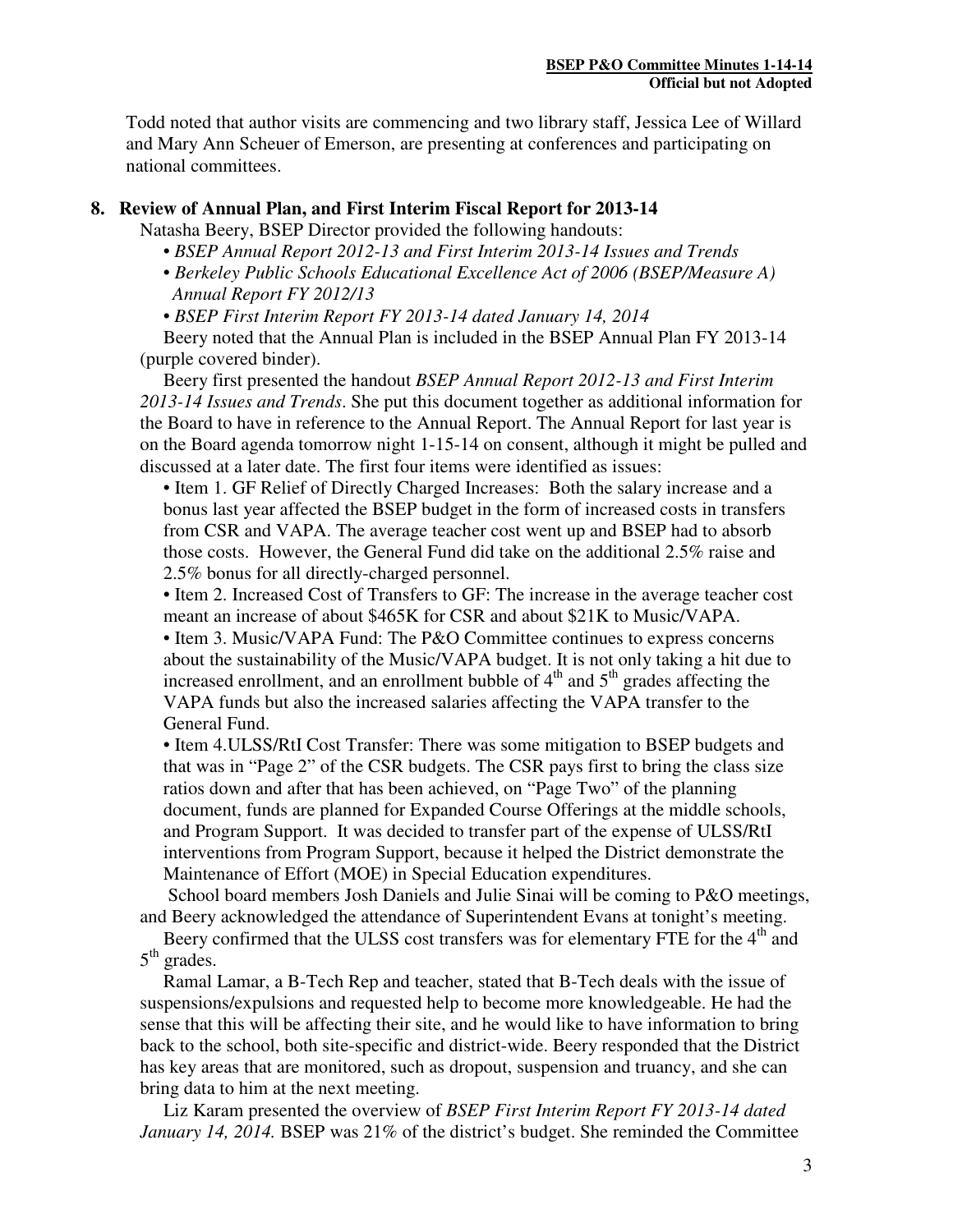that January is the first reading of the budget, and May is the time of a budget revision called the "May Revise." Last year, the District started out with a COLA of 1.65% which dropped to1.565% by the time the May budget was implemented. The board did agree to increase the COLA.

 Last spring, during initial budget discussions, it was not known when the increased raise and bonus were to be paid. Originally, it was set aside for 2013-14, but the auditors wanted it paid in the 2012-13 obligation. This meant there was less carryover in 2013-14.

 Karam pointed out that when the budget is first adopted, all the positions may not yet be calculated in the budget tool known as "Position Control." Once those positions become a part of the documentation, then the budgets are revised based on the actual positions and the cost of the people that fill those positions. The District saw some savings this year because State Unemployment Insurance dropped significantly, and there was no longer a PERS reduction (retirement % for non-teachers given to state). Other changes include classified staff health benefits, or cash in lieu of health benefits. Once the books are closed in September, the site budget carryovers are posted, then meetings with principals are held, and budgeting the carryover posted in September begins. There is a 3% reserve maintained in a separate resource in order to meet the state requirement for a reserve. As we approach the end of the current measure, we will probably spend that reserve, as the General Fund may be able to pick up that 3% obligation for the District.

Karam and Beery reviewed the status of each BSEP Program plan for 2013-14:

# **• Class Size Reduction (CSR), Expanded Course Offerings, Middle school Counseling, Program Support 0841:**

 Karam stated that the District received more money from the county in tax revenue, approximately \$206,000 more than expected. This may be the result of increased money collected from delinquent taxes or non-profits. Over the years, however, the County reconciles with the District, and if there were changes, or money BUSD should not have gotten, sometimes the District must return some of that revenue. There will be meetings with the City of Berkeley to find out more. Since CSR is 66% of funds, it saw the biggest increase in revenue. The increased expense in the Class Size budget was because we have another 140 students, and so the Teacher Template calculated that additional teachers were needed for those additional students. There was an increase of about 1.2 FTE to the BSEP share. The fund balance is now \$306,000, and that would not appear to be sustainable for the balance of the measure.

 Beery noted that there had been a beginning fund balance of about \$900,000, so there are a number of questions that this Committee and the District will be grappling with as we look at this particular resource in light of the current draw-down on this resource, and also due to the fact that there has been a shift at the state level to reward districts for reducing class size ratios at K-3 to 1:24 instead of providing a greater reward for 1:20. Using BSEP funds, we were one of the few districts in the State to get our class size down to 1:20 in K-3, therefore qualifying for the full reimbursement from the state of \$2.6 Million for CSR. Going forward, however, if we want to maintain 1:20, the State would only give us \$1.9 Million and the difference of about \$700,000 would probably need to come out of the General Fund. Beery confirmed that according to the BSEP Measure, there is not an obligation to fund the 20:1 ratio from BSEP, because the Measure states "as long as state funds are available," so there's room for discussion.

Although the bulk of the funds go towards reducing class sizes, the other piece of the CSR funds is what we call "Page 2", and that is funding for program support, expanded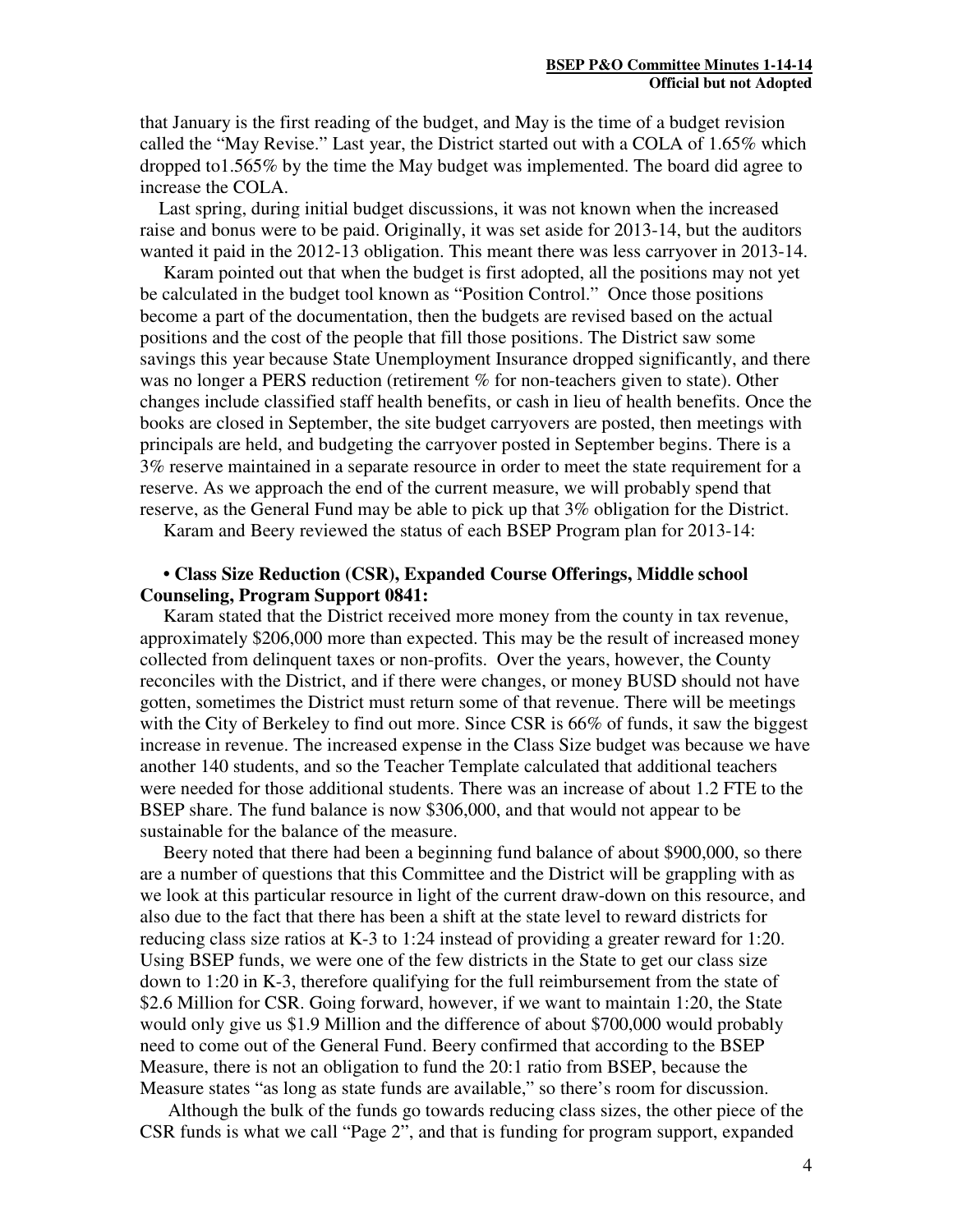course offerings, and middle school counselors. A number of those items will be discussed within the context of the state plan - LCAP (Local Control Accountability Plan) - so questions will arise as to whether some of the things that were paid for through BSEP might instead be folded into the general fund. One question not yet clear is whether anything moved out of BSEP into district funding will be counted as supplemental/new programming or considered "supplanting". In the LCAP, supplemental revenues we are receiving need to target students such as those who are identified ELL, free and reduced lunch, and foster youth.

In responding to a question about deadlines, dates, and when LCAP is due compared to when the BSEP budget is due, Beery stated that it would be a "bit of a nightmare of a year" in terms of trying to align those competing schedules. She is constantly updating the master calendar. The District will have to plan simultaneously as State guidelines are being developed, and a lot of scenarios may have to be done. As pieces fall into place from one side, the district can hopefully make adjustments simultaneously and rationally, but it is going to be a struggle.

It was clarified that BSEP pays for about 1/3 of the District's teacher's salaries, as well as indirect costs and amounts for the impacts of direct support on facilities. The past two years we've been drawing down \$400,000 and now \$600,000. When the last BSEP was planned, there may have been some assumptions made about enrollment growth and salary increases that dictated a ramp in expenditures. A question was raised as to whether this is the way forecasting happens, in that the farther out you plan the more incorrect it is. Beery stated that next year will be year 8, and we are getting to the place where reality has become more of a force than hypotheticals. Hensley stated that it is a good reminder that when enrollment increases, funding availability does not, so when the district grows, the cost of CSR increases and there is no additional revenue to address that. Karam added that no one foresaw how much growth there would be in enrollment. Beery said that a demographic study being done currently, for use in facilities planning in particular, goes out to 2020. The information we have now for the next few years is more or less correct and is still projecting growth. We do get ADA funds tied to enrollment, but BSEP is a tax that is not tied to enrollment.

Lazio noted that the CSR ending fund balance was close to \$1 Million last April, and \$300,000 is quite a variance. It would be helpful to have mechanisms to keep the P&O Committee more informed along the way and at some point get a multi-year projection for class size reduction. In terms of the uncertainty of the absorption of raises and other things that the General Fund might be considering, it would be a shame to run out of money and begin to contract in large sizes and contract some of the services that we've been providing for the last ten years, right as the voters go back to the ballot box to renew the measure. This was the biggest concern she had with this program and as well as the music program. Beery stated with this budget, the two things that affect this most strongly are enrollment and salary increases which we project more or less well. With those three-year projections, we didn't know the salary increase and bonus that would be negotiated. There was a 3% hypothetical that ended up being closer to 6%, a higher amount negotiated, and it hit sooner. Instead of it hitting in 2013-14, we're seeing the effect of it this in the ending fund balances in 2012-13. The committee discussed the information regarding the ending fund balances for FY 2013-14 of the First Interim and in the BSEP CSR Multi Year Projections Based on CSR Recommendations for FY 2013- 14 (Appendix A on page 3.1C of the BSEP Annual Plan FY 2013-14/Purple cover binder.) Hensley said that the committee discussed and knew about the increases possibly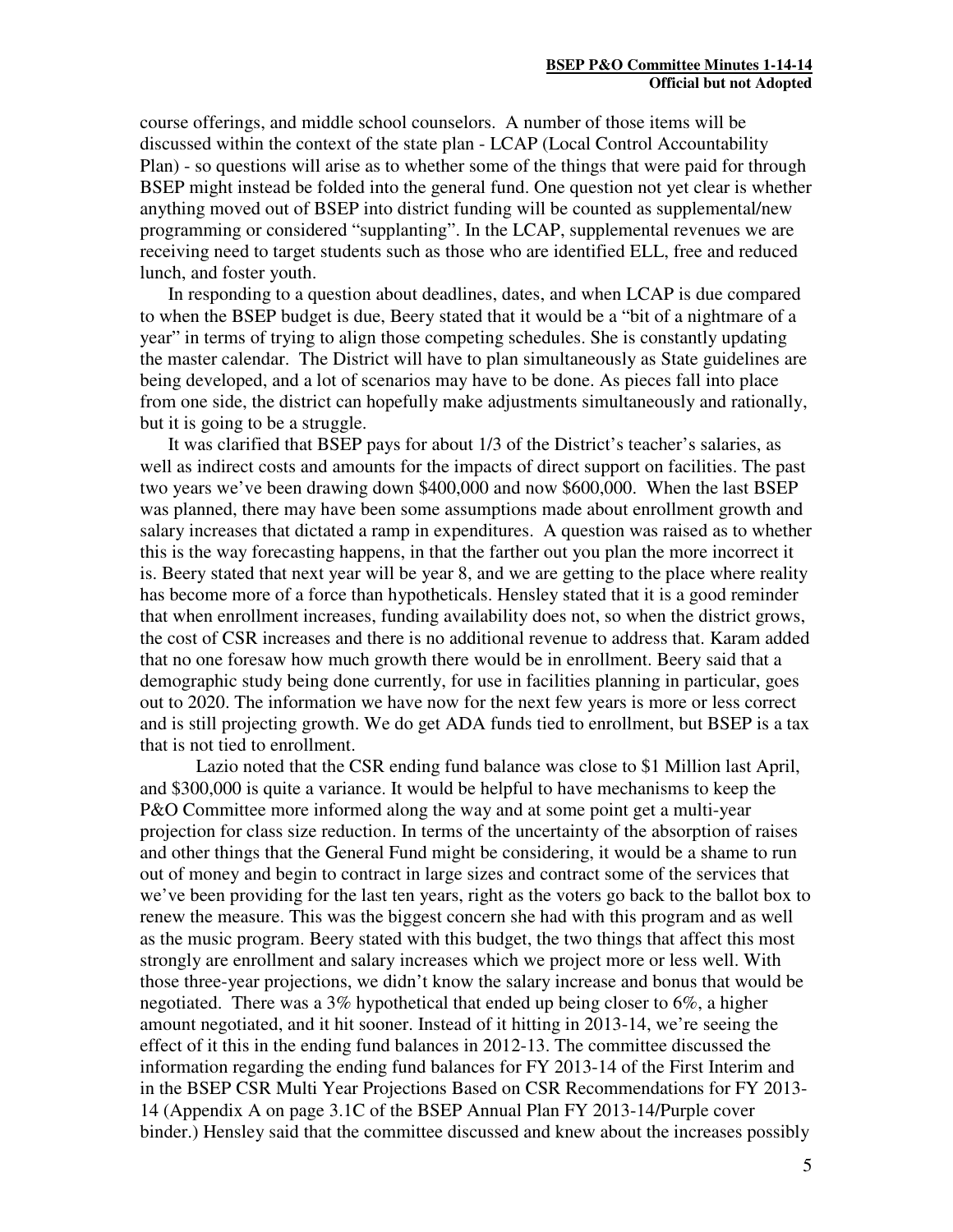affecting the ending fund balance and recognized that the decisions to have the increases hit in 2012-13 vs. 2013-14 happened over the summer. Karam and Beery confirmed that the Class Size budget was one of the first budgets planned, which means it could be more vulnerable to changes that occur later in the year, but due to the number of FTE in the CSR budget, it has to be planned in order to ensure that Human Resources can meet personnel notification deadlines.

# **• School Site Discretionary Programs 0852:**

 Karam stated that this budget is where you see the big changes from the unaudited actuals to  $1<sup>st</sup>$  interim budget in the fund balance. The reason this is so is that any funds that are unspent at a site are allowed to carry over to the following year. Once the books are closed, the carry over is determined, then added to the budgets. At the first interim, if there are carryover priorities, Karam will budget the carryover priorities, or if the SGCs meet and change what they want to do with the money, she can also post that and then the money is available to be expended during the year. Actually, the amount that was posted was \$513,000 unspent from the prior year, so that, in combination with indirect costs means a total of \$548,220 was posted (last column, 2-1, Total Expenditures as of 10/31/13).

For all the other resources, the expenditure budget doesn't change. The categories that the money is being spent on may change, but the total expenditures for planning don't change. Beery added that the issues going forward are that there are not huge fund balances overall, and the SGCs and BHS Site Committee will try to come up with plans, while not knowing if the District is going to relieve the sites of certain expenditures. Beery hoped that there will be some hints early on, but this could be one of the tougher budgets to work with this year. Karam stated that this was another one where there will be a big squeeze because the enrollment goes up, the per student allotment goes down and then from school to school, enrollment changes so you don't necessarily have a consistent amount of money every year. Beery stated that in the current year we gave \$233 per pupil, which is what we gave the prior year, and BHS had less money than the prior year because enrollment went down, so even if it's only 10 or 15 or 20 kids, that could be thousands of dollars, and if you have a really tight budget and you're committed to programs and personnel that you want to keep in place, then it really becomes particularly difficult if you want to consider something new. This year were going to have to be looking at lower per student allocation than prior years, and then depending on whether your school's enrollment has gone up or down you may have a little more than last year but most people are going to have a little less.

#### **• Music, Visual and Performing Arts 0853**

 Karam stated that each of the reports has footnotes to explain more about what the variances are. Music/VAPA got a little bit more money, their share of the \$206,000 overall increase. The only real change to the budget was a plan to have Instructional Specialists tutor students, and the decision was made to use contracts rather than hourly salaries.

At the end of last year, the deficit spending was \$103,144 and this year it is projected to be \$183,121 with a fund balance of only \$89,000. The same level of deficit spending isn't sustainable next year. This is a budget where there really isn't a lot of difference between the budget and the actuals. It's a pretty tight budget; it's mostly staffing. There is not going to be a whole lot of money to bolster that fund balance. Beery stated that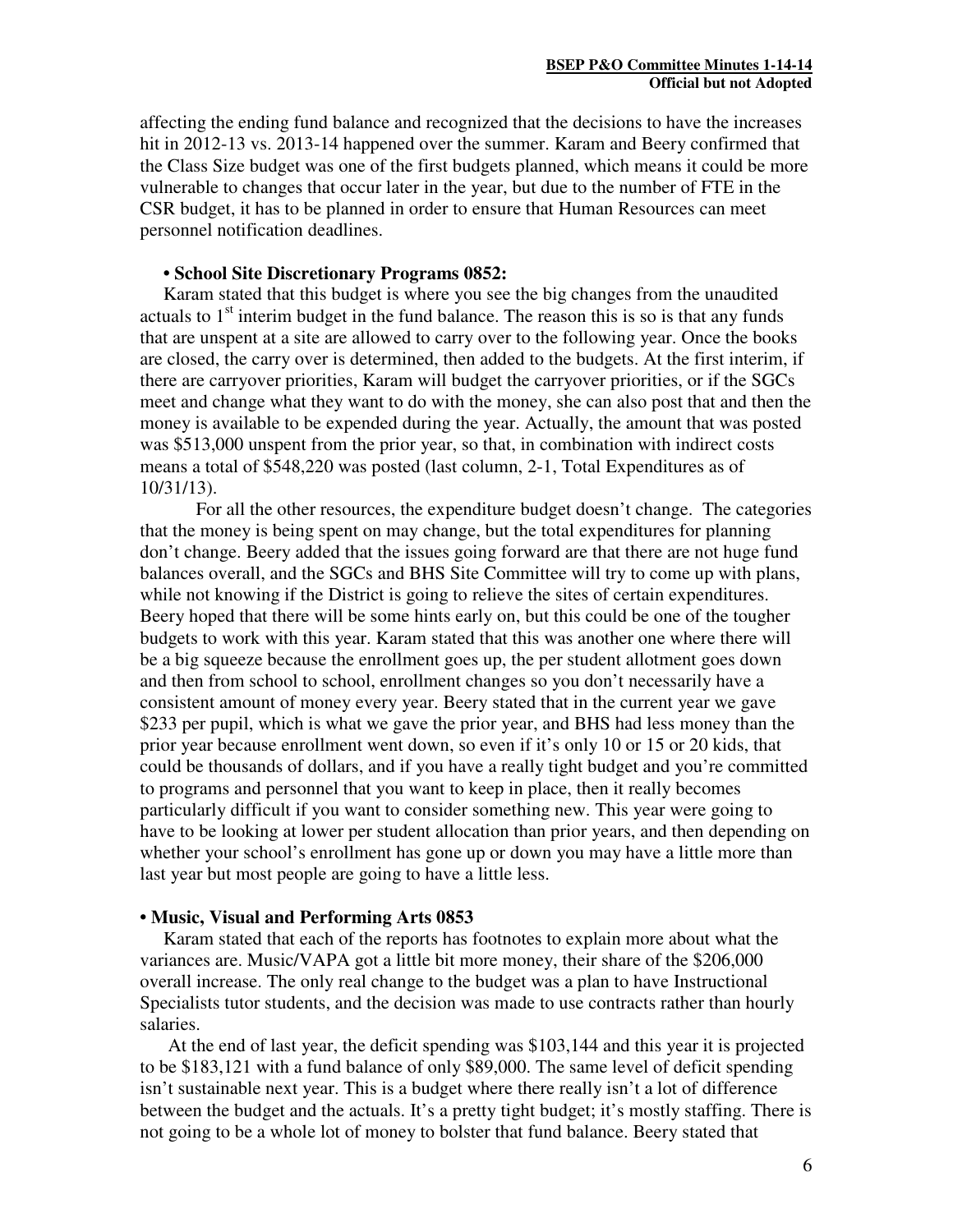Budget Manager, Suzanne McCulloch has advocated for General Fund relief for this budget, as a substantial contribution comes from this budget to the General Fund for the District's contractually-obligated release time. The BSEP budgets pay for the release time music teachers, whereas the Gen Fund pays for release time teachers for other subjects such as arts and science. If one wishes to maintain a program with similar quality and scope with current fund balance and with the projected enrollment, it is simply not sustainable. What is going to have to come before the Board and brought to their attention is that there is going to be a decision here. Either there would have to be much bigger music classes and offer fewer instruments, or there is the General Fund relief option. The only other tiny relief valve within the BSEP measure allows for a small amount of shifting between Library, Music and Parent Outreach budgets, but it's not enough to make a big difference. There's a little bit of Professional Development, Conference Mileage, and Instructional Contracts but not enough to alleviate the budget. This is one budget that is going to require a lot of attention from the P&O.

Frederick noted that the Committee discussed this last year, and asked to clarify that if BSEP didn't exist, there would still be obligatory release time that would still need to be paid for, and that is the heart of the argument that it shouldn't be BSEP's responsibility to pay for the contractually-negotiated release time. Beery said that years ago, when the General Fund was really depleted, even though the need was for contractually-negotiated release time, an agreement was made that the BSEP fund would pick it up. It seems there were those who agreed to this arrangement, thinking maybe it was a temporary measure, but it hasn't been. Hensley wondered what the cost of release time teachers has been over the life of the measure, how much support to the General Fund that represented. Lazio asked why the General Fund did not relieve the Music/VAPA fund of the increases in salary and bonuses, is that because they are not directly charged? Is it an accounting issue? Beery stated that the General Fund relieved the directly-charged but not the transfer, as there had apparently not been explicit direction from the Board to do so. So the increase in salary cost was absorbed by BSEP as the transfer calculation was based on the higher salary amount that was paid over the past year.

Beery stated that the decrease in the fund is primarily driven by enrollment and associated FTE and instrument/materials costs. For example, a school board director had expressed concern over an 18% increase in expenditures for instruments over the past three years, but that increase exactly matched the percentage of increase in enrollment. Glimme said when Music/VAPA proposal comes to the P&O, this concern about the cost of the teacher transfer is called out each year, last year it was \$424,000 and that number has been fairly steady, and it grows a little bit with growth and enrollment but not nearly as much as the direct teacher cost. Beery felt that while an argument might be made about the agreement made 10 years ago to have BSEP take on the cost of release time teachers, perhaps a more pressing issue is in the quality of the program that's being delivered right now that people want to maintain. What would it do to the program if the General Fund does not provide relief and take back all or part of the release time teachers? The answer may be classes of 30-35 kids, and this is at the same time that people are wishing the program could expand into the high school. Lazio asked if we want to present as a committee, a priority list of General Fund absorption, what we would like to see the General Fund take on if the monies are available when all things settle down. Beery stated that the P&O Committee could be asked to do this, but when it comes to the LCAP, the Cabinet has looked at how to involve stakeholder input, and the P&O is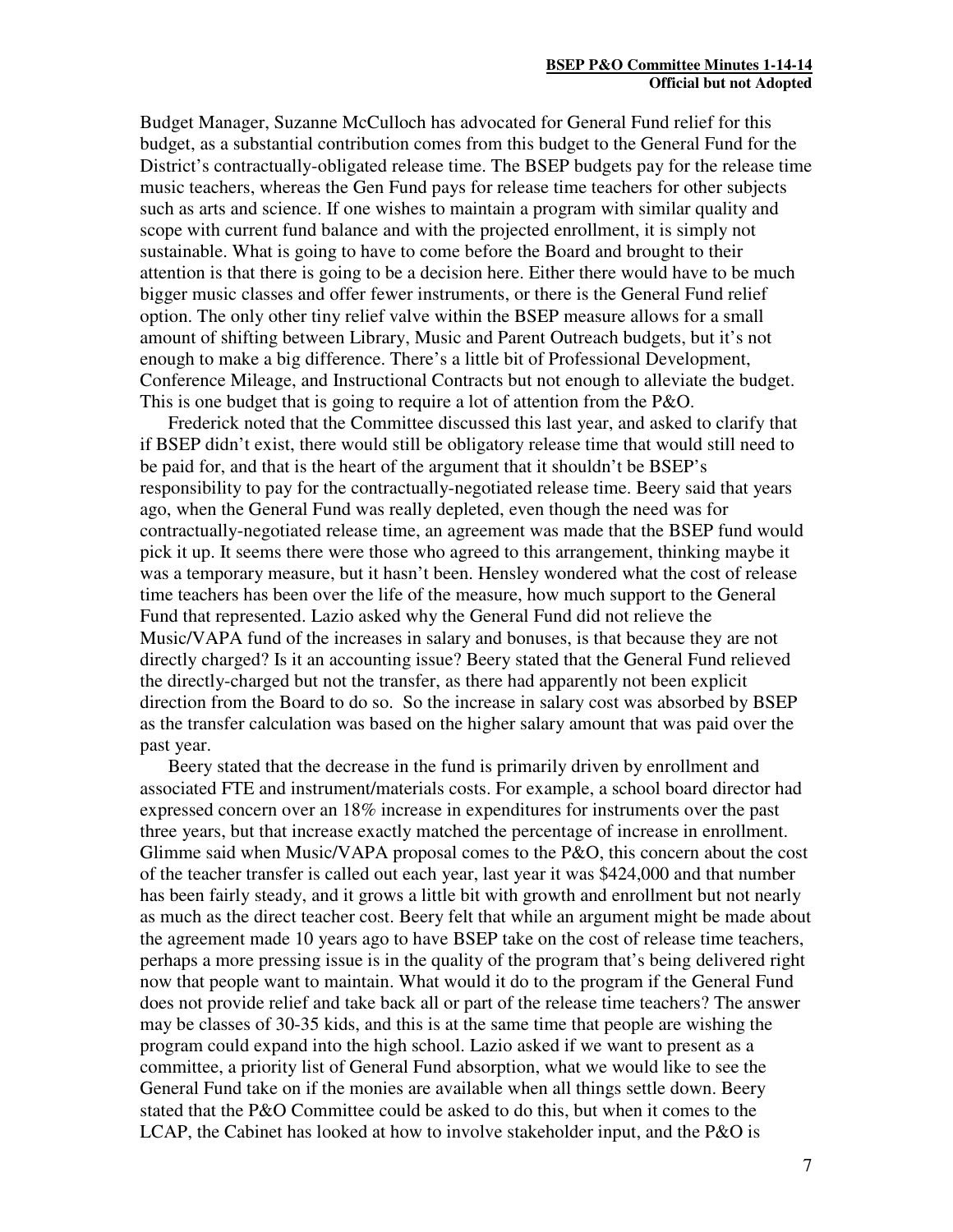obviously identified as one of the key groups to be engaged with in creating this plan. There is also the Parent Advisory Council, the District English Learners Advisory Council, and Superintendent's Budget Advisory Council and other groups. Each of those will be asked a series of questions, and it could be that a question as to prioritized list of what should be funded by the District, what should be funded by BSEP, and identifying this within the context of the state priorities and with measureable outcomes, particularly for the target groups that are connected to the supplemental funding sources: ELL, free and reduced lunch, foster youth. The LCAP plan has to be connected to serving target groups.

Martin stated that this Music program has been delivered pretty consistently in the same form for quite a long time. If the district wants to maintain the program as it is today or even near, then it has to be made a priority. Otherwise it would have to change pretty dramatically going forward; it would be reducing the students exposed to it or a very different program.

### **• Public Information, Translation, P&O Committee Support 0854**

Karam said this was the first full year with no staffing changes. The only adjustments in this budget were for actual expenses. She reminded the committee that this budget is 2% taken off the top of the net revenue. This budget cannot be transferred to other resources. Beery added that this fund balance was larger because the program was understaffed, but at this rate of drawdown over 4 years, there isn't a huge fund balance. This budget is not tied to enrollment. There was a brief discussion regarding providing translation and interpretation services, and Beery has been working on putting together information on how these services are being handled and provided in various ways around the district and the school sites. The budget can be used for public education and increasing public awareness of BSEP, but not for campaigning for the next measure.

### **• Professional Development 0855**

 Karam stated that she tried to revise as many budgets as possible by First Interim. The ones that had priority were ones that had a big change in the staffing plan so the money had to be reallocated, as well as all the site budgets, because they have carryover they needed to spend. Karam did not revise Professional Development because they have made changes since the First Interim that will be seen in the Second Interim. Right now there was a very small fund balance of \$4,314 in the fund balance for the Adopted Budget 2013/14, but it has gone up to \$10,869 because of extra revenue. There were a couple of positions that weren't filled and one position that was funded by BSEP being funded by another source. Beery stated that this budget was one where most of the positions are multi-funded. Neil Smith, Superintendent for Educational Services, works, together with others, to manage streams from categorical sources and looks for ways to provide appropriate professional development from various sources. One of the shifts that has been happening for him in managing this budget was after having a period of huge balances, he was told to spend this budget down and now it is being spent down at an accelerated rate, beyond what would be sustainable if it would continue. Beery was less worried about this budget than some of the other ones because it has a lot of other funding streams and flexibility. Karam added that Literacy Coaches are partially funded by this budget and perhaps this might be something that will be picked up by LCAP. Smith will still have access to some federal funding as well.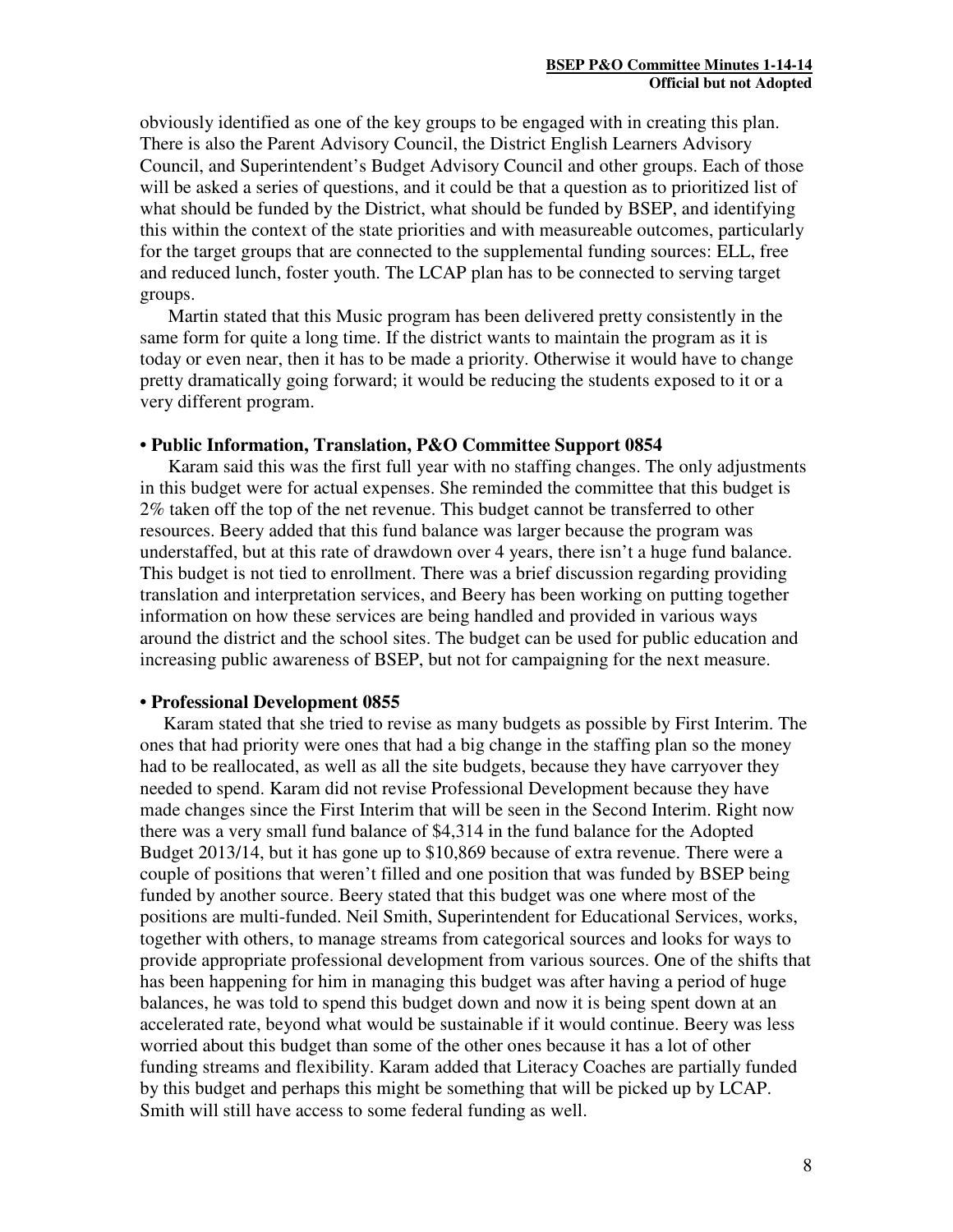#### **• Program Evaluation 0856**

 Beery stated that this program was also multi-funded. Karam added that there hasn't been much change in this budget. There was a \$78,843 fund balance last year, and it has been reduced through deficit spending. The only changes are the costs of putting people in unfilled positions. Generally new revenue covers most of the expenditures, but there is not a lot of room for deficit spending based on that fund balance.

 Beery, in thinking about moving around money where it is needed, asked the members of the committee involved in the prior measure about whether they recalled the decisions made about providing flexibility for the 9% (overall) Music/Library/Outreach budgets, why the 2% for Public Information P&O Support was untouchable and why CSR was a fixed percentage? Were there discussions about that? Is what we are learning about the current measure that we wished for more flexibility between funds because things evolved at different rates and have different needs and different streams? How could you have flexibility without the different budgets arm-wrestling each other? That's something to think about.

#### **• Parent Outreach 0857**

 Karam noted that this budget was one that took a while to fully staff last year, so there was a fund balance built up. Charity DaMarto, Supervisor of OFEE, was hired at the beginning of October, and the other staff members were hired later, and that was what built up the fund balance. Based on the current staffing model, there is not a lot of extra room for expansion into a broader program, maybe a different or amended one. Beery stated that this budget will be a subject of a subcommittee meeting on January 23, 2014 and the Board will be getting a report on the progress of the pilot project, now in it's second year providing parent liaisons at six schools. Beery suggested that the questions include: Given this pilot experience, what does DaMarto's office believe has worked at the sites they have been in? What has led or not led to success in better outcomes at those sites? What are some possible models going forward?

It is hoped that the LCFF could provide supplemental funds in this area. Another thing to be mindful of is that we are only getting a little bit of money at a time, a couple of million dollars, but that goes away quickly once you start putting all these things on the table. The Parent Outreach area is specifically mentioned as a priority in the LCAP. It is also an area that has some equity concerns, because some sites are paying for something similar out of other funds and some sites not having anything. With the current BSEP resource we have now, there will have to be another proposal that is either a different model or relies on other funding streams. Other funding streams are primarily State funds. BSEP Site Discretionary funds are being used at Cragmont and BHS, and Rosa Parks has their own non-profit.

### **• Library Program 0860**

Karam stated the basic change from the adopted budget to the First Interim for this program was that the plan approved increases in FTE: 0.1 FTE increase for six library media techs at the largest elementary schools. The funds for that were in the adopted budget but they were not incorporated until the first interim. The original plan also included a 1.0 FTE elementary teacher librarian, and Becca Todd, District Library Coordinator, decided that a .5 FTE would cover the needs at the moment. The total of 1.1 FTE was incorporated into the budget, which was primarily the reason for the changes. The original draft for the plan included materials for Bilingual and Transitional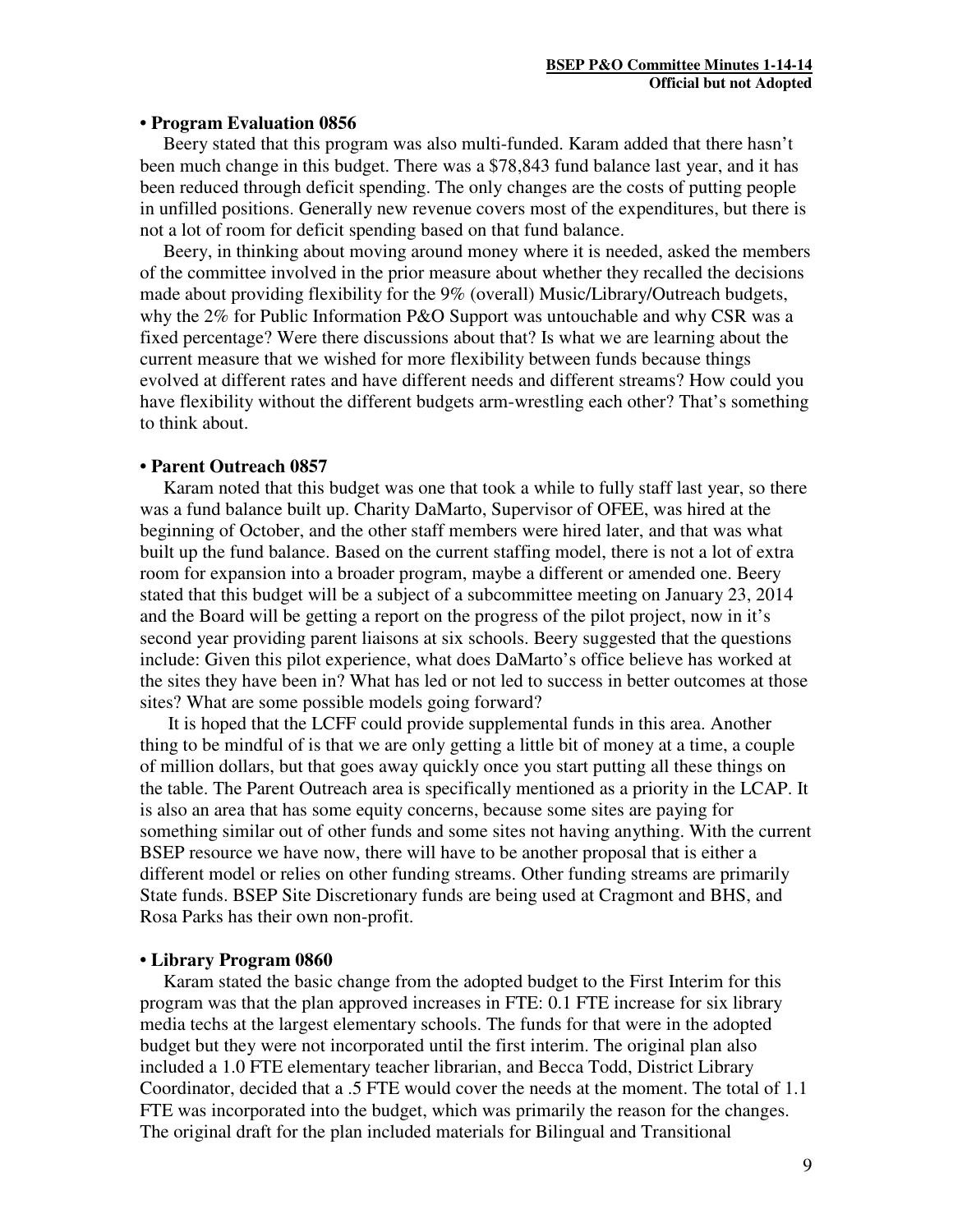Kindergarten; that was inadvertently left out and then re-incorporated. Also, Todd wanted to include a small increase for professional development, which increased the budget by about \$5,000.

#### **• Technology 0862**

Karam stated the only significant change was 0.1 FTE, which was absorbed by another funding source (footnote b) and no longer funded by BSEP. The resulted savings went into Materials & Supplies or Unallocated Reserve for the future. Based on the plan, the money can go to Materials & Supplies and Equipment.

### **9. Update on Local Control Funding Formula Process**

Natasha Beery, BSEP Director provided the following handout: • *BSEP Planning and Oversight Committee District Budget Planning calendar 2013- 2014 v1.14.14*

 Beery developed a calendar that incorporated BSEP and other meetings. The committee will later receive an updated PowerPoint and timeline that will focus just on the LCAP process. On December 3, 2013, there was a kick-off of the LCFF/LCAP process with a Community Forum that was very well attended at LeConte School. Parents, staff and other community members were asked for their thoughts about the eight State Priorities (see note) and where they thought the district should be focusing to achieve better outcomes for students. Linda Race, BSEP Staff Support, gathered and summarized the information. The principals and the Superintendent's Cabinet are being asked the same question. The district is moving into the next phase in January, preparing to go into beginning to create a plan, while still waiting for the state to give a few more hints about LCAP regulations and a template. The Governor's budget came out that gave us some good news: we will be getting more funding up front next year than we had initially forecast. The big picture is that the LCFF is trying to get more money to the schools, getting back to the level of funding received in 2007 before the economic downturn. The funding will include a cost of living increase. Each year the District will get a part of that money and by 2021, it should reach 2007 levels. This year we got  $11\%$ , next year we will get  $11\%$  of the target amount, and next year there will be another  $17\%$ for a total of 28%, which is about \$2 Million. It sounds like a lot of money but it is not a lot of money given all the possibilities. The LCAP plan will need to focus on the funding derived from the target student groups for supplemental funding: ELL, free and reduced lunch, and foster youth. In answer to a question about state funding, Beery responded that some of the funding will be the difference between the level of state funding that we had before and what we have now, as well as the equity piece that will give higher needs students in some districts more resources by identifying the targeted student groups in those districts and we are still doing that. Martin stated that he imagined that this was meant to change the structure of funding and that it may not get to 2007 levels. A further discussion among the P&O members confirmed that there will be a base grant, a supplemental grant, and a bonus grant for those districts with 55% or more of the targeted student groups. The base grant is essentially to get the funding to 2007-08 levels. The supplemental grant will be based on targeted student groups, and if you hit the 55%, your supplemental grant grows in a "concentration grant", because with a higher percent you have additional needs you need more money for. Beery stated that the base grants are determined by ADA by grade spans: for 2014-15 \$7000 per ADA for grades K-3, \$7117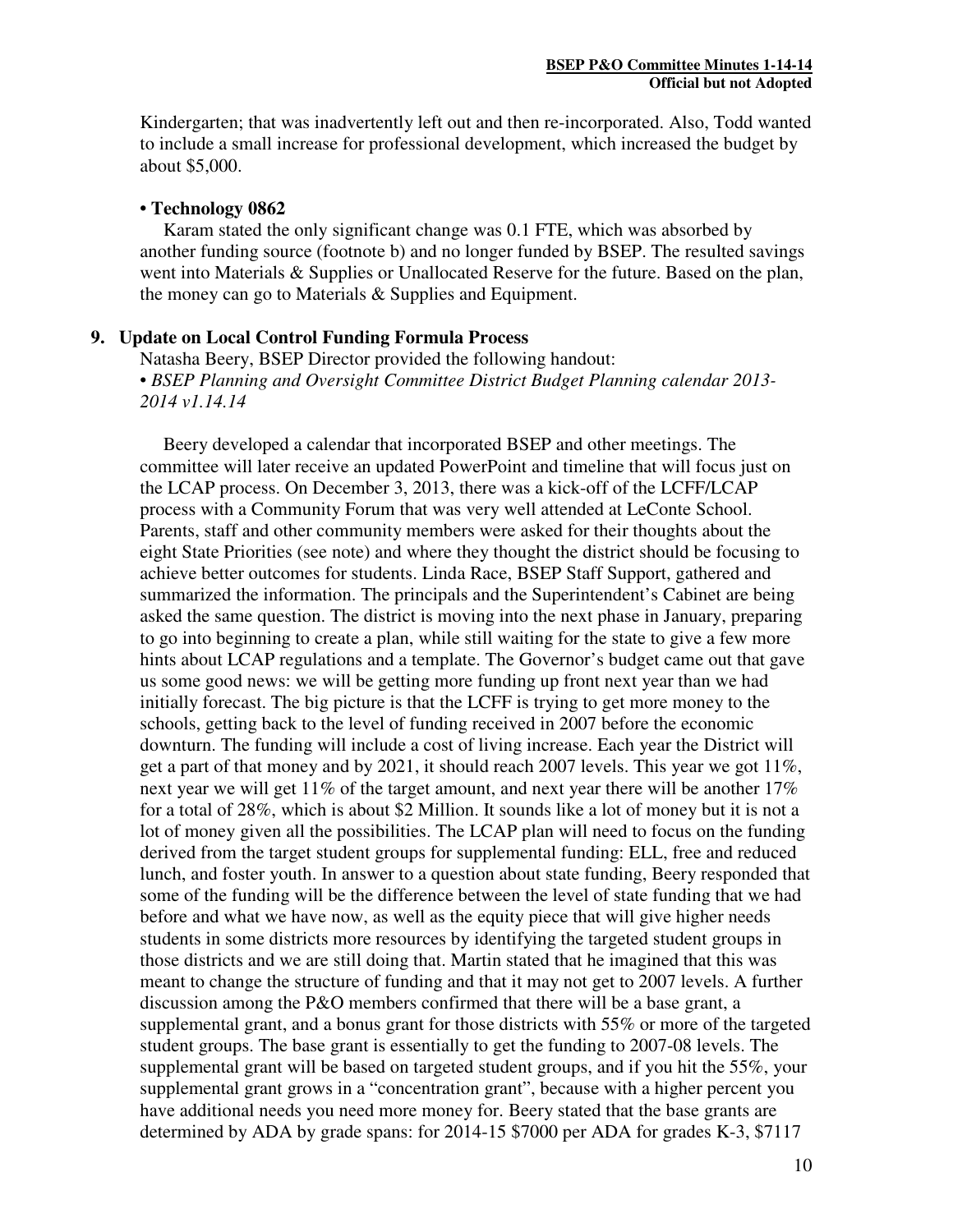for ADA for grades 4-6, \$7328 per ADA for grades 7-8 and \$8491 per ADA for grades 9- 12. On top of that 20% of that amount is for supplemental funding, so for example if your base grant was \$7000, there would be another 20%, or \$1400, if 100% of your kids receive free and reduced lunch. If we only have about  $40\%$  we would only get about  $40\%$ of the supplemental fund.

Lamar stated that he works at the district continuation high school, B-Tech, and the students there fit the target categories. He said there were a lot of students, parents, and staff who are very concerned about this process, and there are a majority of homeless and free and reduced lunch students. He pointed out that B-Tech has a lot of students that do not speak English and the questions of translation, public information, parent involvement has a lot to do with it. Beery stated that he is an important voice sitting on this committee representing B-Tech. The principals and the SGCs will be speaking towards what they see as needs at those sites, and even though it is a district-wide plan, the supplemental funding has to be targeted in those places of highest need, for the students who are generating those additional funds. Lamar will have an opportunity to talk about what would be most effective in assisting the B-Tech students and was encouraged to also engage B-Tech families in providing the paperwork for Free/Reduced lunch. Beery added it was important that the people that should be involved in these plans should have a voice…that's why the Parent Advisory Committee is primarily composed of people who represent or are connected to these target populations, and making sure the funds really follow that source.

 The P&O calendar has become a 3-page document listing all the LCAP and P&O meetings. In January it will be orienting people at the sites and Beery is working on a basic PowerPoint that can be used by principals and SGCs to use at sites, possibly a website or a handout, and something in Spanish as well, that will explain what this is all about. There will be an orientation on February 5, 2014 for groups that are going to be engaged in the process that will explain how this works. The district has a preliminary template from the state, and by the end of January should have the regulations and be able to fill in more details. There will be a series of meetings in February and March, and Superintendent Donald Evans, Neil Smith and/or Javetta Cleveland will be coming into several P&O meetings to discuss -plans with the group. Beery hopes to include conversations around: What is appropriate for BSEP to support? What should be supported by the district's state and other funding sources? A draft LCAP plan will go to the Board in May. Meanwhile, the P&O will be reviewing the BSEP budgets and the site budgets will be developed. There may be a lot of scenario-generating.

At the next P&O meeting on January  $28<sup>th</sup>$ . Pauline Follansbee, Director of Fiscal Services, will come and explain how the teacher template that determines the amount of funding that BSEP provides for CSR is generated. The template always has built into it the projected class sizes/projected enrollment and the number of FTE that are necessary to get down to a certain size. That is where we will have the conversation about how and whether to continue to reduce class sizes to 1:20, and how to pay for it. "Page 2 of CSR" will likely have scenarios there: Is that something that BSEP should continue to pay for or something the District might pay for?

Also, even though we are generating next year's plan, we are projecting out to a 3-year horizon, so we may think of a prioritized list for state funding. What could happen is that BSEP would pay for something this year, reduce its contribution in following year. For example, given that there is \$2 Million and the music transfer is \$400,000, there are a lot of things that add up very quickly. The final plans go to the Board in June. Besides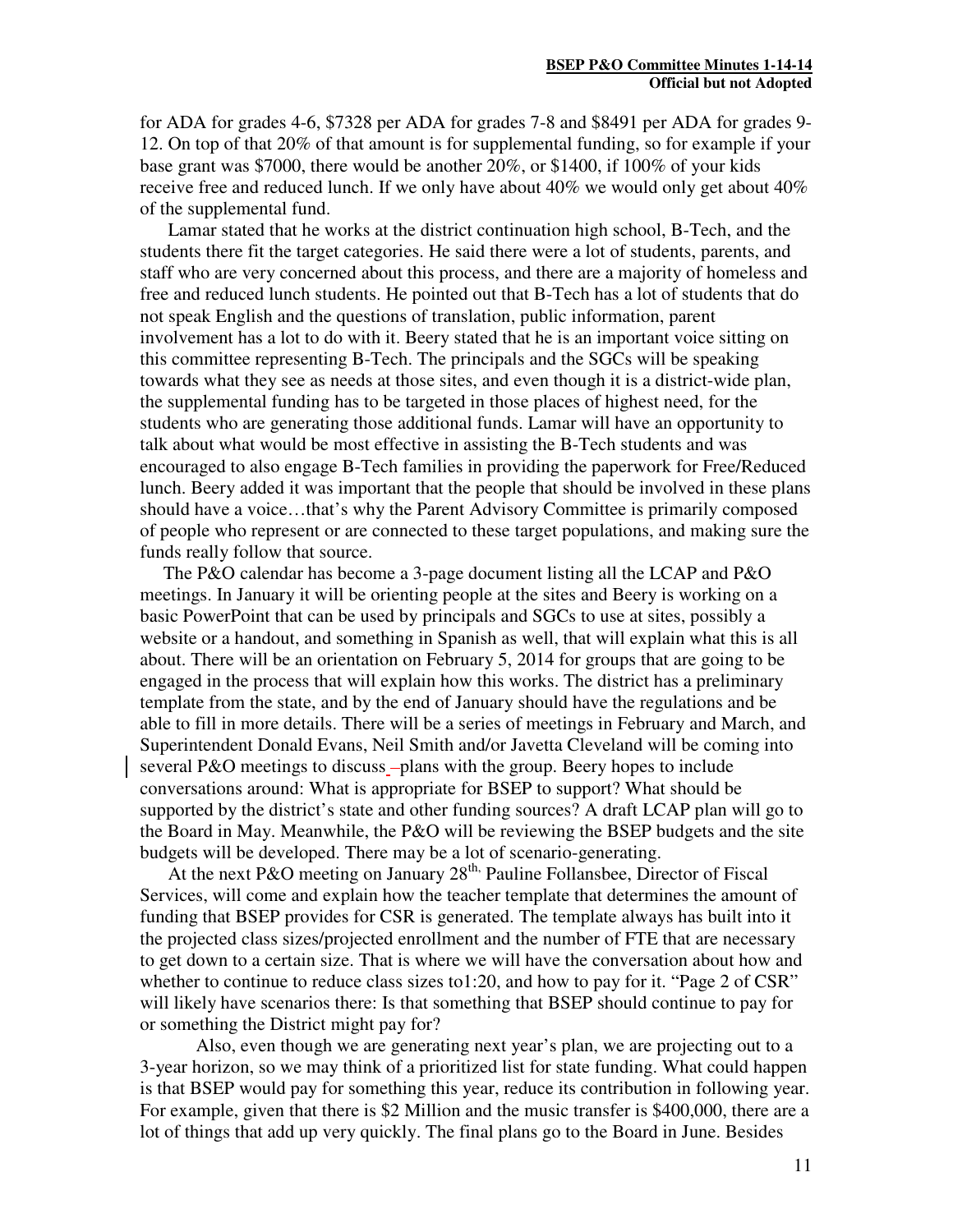juggling the meetings, it's important to think about how to best leverage the BSEP funds in addition to the state funds in order to achieve what we think is right by our students, and meanwhile, we will at the same time be thinking about planning for the next measure.

 Beery and Tay will send out information as it is developed: PowerPoint overviews and timelines, preliminary goals, websites for *A+News*, LCFF/LCAP website pages.

Places to read and follow:

- BSEP Website: http://www.berkeleyschools.net/departments/bsep/
- BUSD LCFF/LCAP Website: http://www.berkeleyschools.net/local-control/
- BUSD News and Calendar: http://www.berkeleyschools.net/news-events/

• California Department of Education: LCFF Overview (including LCAP): http://www.cde.ca.gov/fg/aa/lc/lcffoverview.asp, LCFF FAQs: http://www.cde.ca.gov/fg/aa/lc/lcfffaq.asp

• EdSource: http://www.edsource.org/

Beery suggested waiting for instructions on how SGCs should move forward. Tomorrow is the Wednesday principals meeting and Neil Smith will be speaking with them about how soon the principals will have additional information they can use with their SGCs. Most likely it is probably going to come down to "give us a priority list"

 Regarding the demographic study, Beery stated that it doesn't fit into to the BSEP plans particularly. It will be published for the Board on January  $29<sup>th</sup>$ , 2014. Glimme said the big thing is how much the state regulations do or do not allow shifting and supplanting, that all comes out on January  $31<sup>st</sup>$ , 2014. At a site level, BHS does a lot of things that serve the targeted populations. Those are the places where if there are going to be shifts allowed, those are the places the sites should start thinking about and identifying those positions that may be funded out of discretionary funds working solely with targeted populations. Lazio stated that from a taxpayer position those positions that are clearly identified as opposed to where it wasn't really clear who was performing the services and the number of students that were served, so you couldn't say those tax dollars were going for any one particular position or particular group of kids.

### **10. BSEP Measure Public Awareness**

Natasha Beery, BSEP Director provided the following handouts:

### • *BSEP Measure Planning Draft Timeline Updated 1.14.14 from draft to board 4.10.14*

 Beery stated that she was having a meeting the next week with the Superintendent and two board members, Josh Daniels and Julie Sinai, who are the representatives to this committee and have taken on BSEP Measure planning responsibilities. Meanwhile, it would be helpful for the P&O -to talk about the current measure, how to increase visibility and how to appropriately focus some public information plans on public awareness of BSEP.

According to the *BSEP Measure Planning Draft Timeline Updated 1.14.14 from draft to board 4.10.14*, the intention was to now focus on beginning strategic planning, but with the LCAP front-and-center, we will have to do those things in tandem. In reality, we will be overwhelmed by LCAP, but we should keep the BSEP measure-planning in the forefront of our minds. Starting in the summer or possibly next September, we should be kicking into higher gear to gather more information (similar in process to what are doing with LCAP but focused on BSEP): planning for the community process,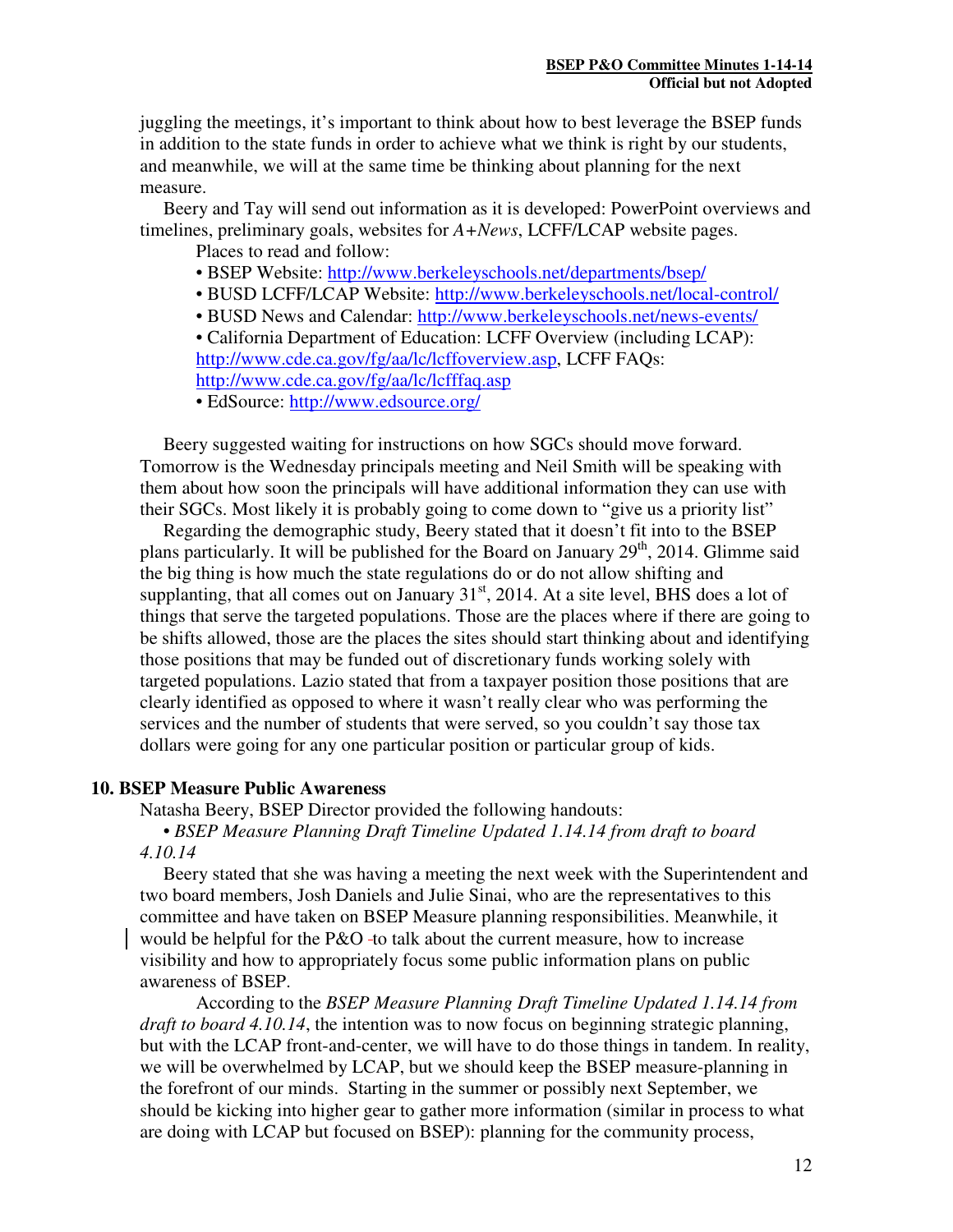identifying the purposes of the measure, figuring out the tax rate, surveying public opinion, and then launching the campaign which is run by a separate group. Larry Gordon confirmed that he will act as treasurer and that there is approximately \$24,000 left from the last campaign.

Beery noted that there were funds that could reasonably and transparently, within the context of the public information budget, be used so that people will have a greater awareness and understanding of the current measure before we launch into the next measure. Beery asked committee members for thoughts on how, at your site, in your school, in your community, and with your neighbors, people could be more aware of what BSEP is doing now and its impact on the health of the schools. Glimme stated that teachers and principals are some of the most effective people to directly communicate how important BSEP is to funding our basic materials & supplies. Paxson said in addition to principals, Music and VAPA programs was another place that BSEP could be mentioned as a funding source. Each site uses its BSEP funds differently, for everything from gardening to sports activities. Martin suggested that reminders at such gatherings would really ring true. Bashore wondered how we could reach the more critical audience outside the school communities and how to be visible to that 90%. Frederick suggested connecting actual programs of BSEP, and the fact that BSEP is a measure people voted for, like "your tax dollars at work". Lazio said that BHS offers tours to prospective parents and there are talking points, and there can be information on the BSEP measure and a written handout. Hensley suggested installations on busy traffic streets to demonstrate what the schools are doing and that people might enjoy. She reminded the committee that this would be the first time trying to pass the measure related to BSEP since the arrival of online communications, and there are sometimes negative Berkeleyside comments, so active participation from those who care can remind others that BSEP is paying for a lot of great things. Bashore said that real estate agents should be given literature about BSEP for talking about Berkeley schools. Smuts added that it would be important to get a core stable of supporters from the schools, simplify the message by using key examples, and keep it high level. Simon suggested the idea of a classroom "with BSEP and without BSEP" and creating a simple graphic to go with it. Cohen thought that it was important that this process get rolling quickly, get it out in the community using key statistics. Glimme said that the strongest word-of-mouth is through parents, as well as getting the principals on board to pass the information along to teachers and staff and in turn to parents again, building foundations through a simple message, simplified visuals and strategies. Lamar added how different could BSEP look, what features that were in it last time that would not be in it this time around. For the parent involvement/outreach piece, the community that the students bond to, churches, NAACP, and PCAD were mentioned. Hensley suggested a retrospective piece, to sum it up for folks. Bartlow agreed about simplifying the measure and said there was a writer for the Oakland Tribune that could break down the issues, reaching out to the faith-based community and organizations such as the Berkeley Breakfast Club, Lions Club, and Rotary.

### **11. Adjournment**

The meeting was adjourned by acclamation at 9:30 p.m.